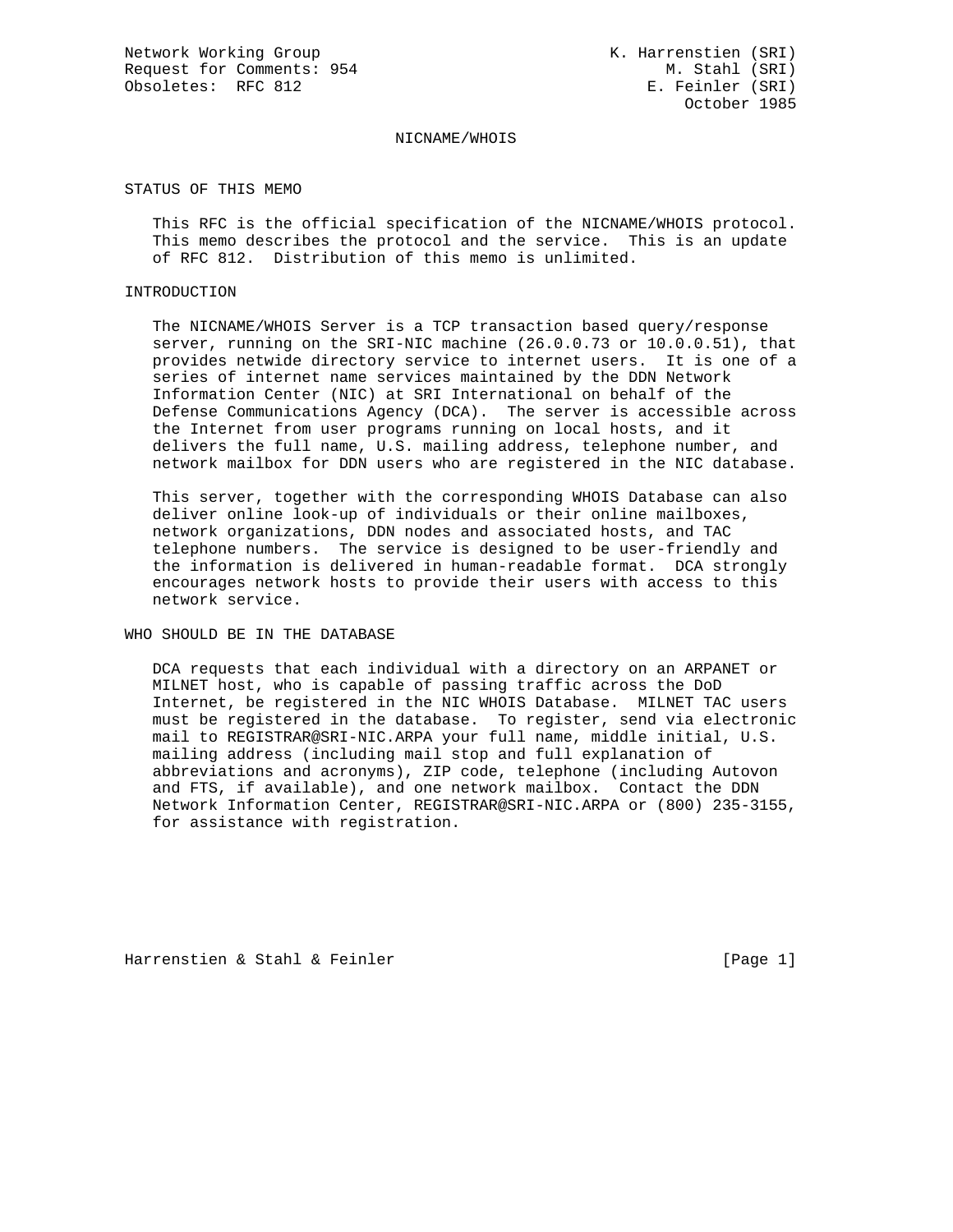RFC 954 October 1985 NICNAME/WHOIS

## PROTOCOL

To access the NICNAME/WHOIS server:

 Connect to the SRI-NIC service host at TCP service port 43 (decimal).

 Send a single "command line", ending with <CRLF> (ASCII CR and LF).

 Receive information in response to the command line. The server closes its connection as soon as the output is finished.

EXISTING USER PROGRAMS

 NICNAME is the global name for the user program, although many sites have chosen to use the more familiar name of "WHOIS". There are versions of the NICNAME user program for TENEX, TOPS-20, and UNIX. The TENEX and TOPS-20 programs are written in assembly language (FAIL/MACRO), and the UNIX version is written in C. They are easy to invoke, taking one argument which is passed directly to the NICNAME server at SRI-NIC. Contact NIC@SRI-NIC.ARPA for copies of the program.

COMMAND LINES AND REPLIES

 A command line is normally a single name specification. Note that the specification formats will evolve with time; the best way to obtain the most recent documentation on name specifications is to give the server a command line consisting of "?<CRLF>" (that is, a question-mark alone as the name specification). The response from the NICNAME server will list all possible formats that can be used. The responses are not currently intended to be machine-readable; the information is meant to be passed back directly to a human user. The following three examples illustrate the use of NICNAME as of October 1985.

---------------------------------------------------------------------

 Command line: ? Response:

 Please enter a name or a NIC handle, such as "Smith" or "SRI-NIC". Starting with a period forces a name-only search; starting with exclamation point forces handle-only. Examples:

Harrenstien & Stahl & Feinler [Page 2]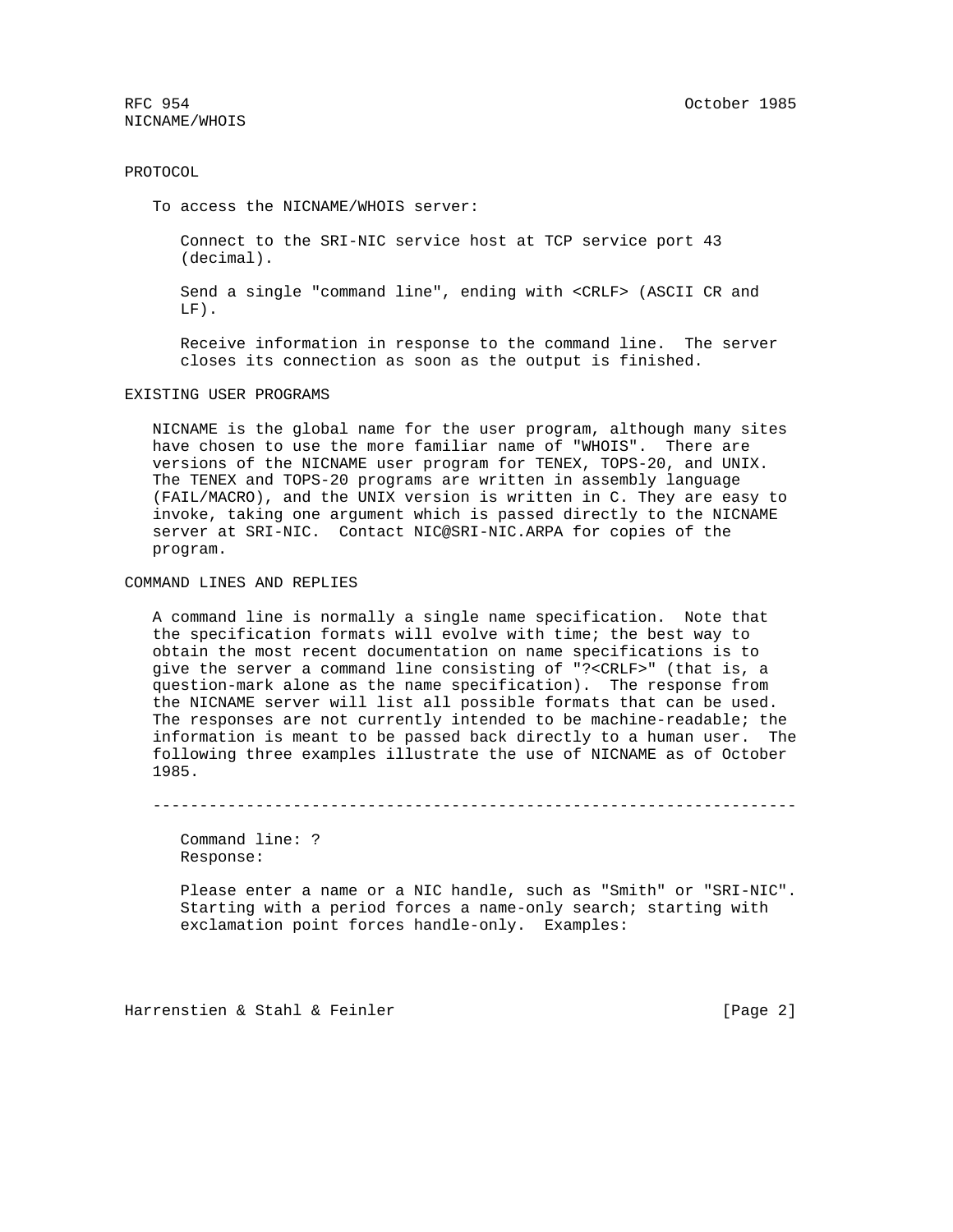Smith [looks for name or handle SMITH] !SRI-NIC [looks for handle SRI-NIC only] .Smith, John [looks for name JOHN SMITH only] Adding "..." to the argument will match anything from that point, e.g. "ZU..." will match ZUL, ZUM, etc. To search for mailboxes, use one of these forms: Smith@ [looks for mailboxes with username SMITH] @Host [looks for mailboxes on HOST] Smith@Host [Looks for mailboxes with username SMITH on HOST] To obtain the entire membership list of a group or organization, or a list of all authorized users of a host, precede the name of the host or organization by an asterisk, i.e. \*SRI-NIC. [CAUTION: If there are a lot of members, this will take a long time!] You may use exclamation point and asterisk, or a period and asterisk together. --------------------------------------------------------------------- Command line: fischer Response: Fischer, Charles (CF17) fischer@UWISC (608) 262-1204 Fischer, Herman (HF) HFischer@USC-ECLB (818) 902-5139 Fischer, Jeffery H. (JHF1) FISCHER@LL-XN (617) 863-5500 ext 4403 or 4689 Fischer, Kenneth (KF8) SAC.SIUBO@USC-ISIE (402) 294-5161 (AV) 271-5161 Fischer, Marty (MF28) MFISCHER@DCA-EMS (703) 437-2344 Fischer, Michael J. (MJF) FISCHER@YALE (203) 436-0744 Fischer, Nancy C. (NANCY) FISCHER@SRI-NIC (415) 859-2539 Fischer, Richard A. (RAF4) Fisher Richa@LLL-MFE (415) 422-5032 To single out any individual entry, repeat the command using the argument "!HANDLE" instead of "NAME", where the handle is in parentheses following the name. --------------------------------------------------------------------- Command line: !nancy Response:

Harrenstien & Stahl & Feinler [Page 3]